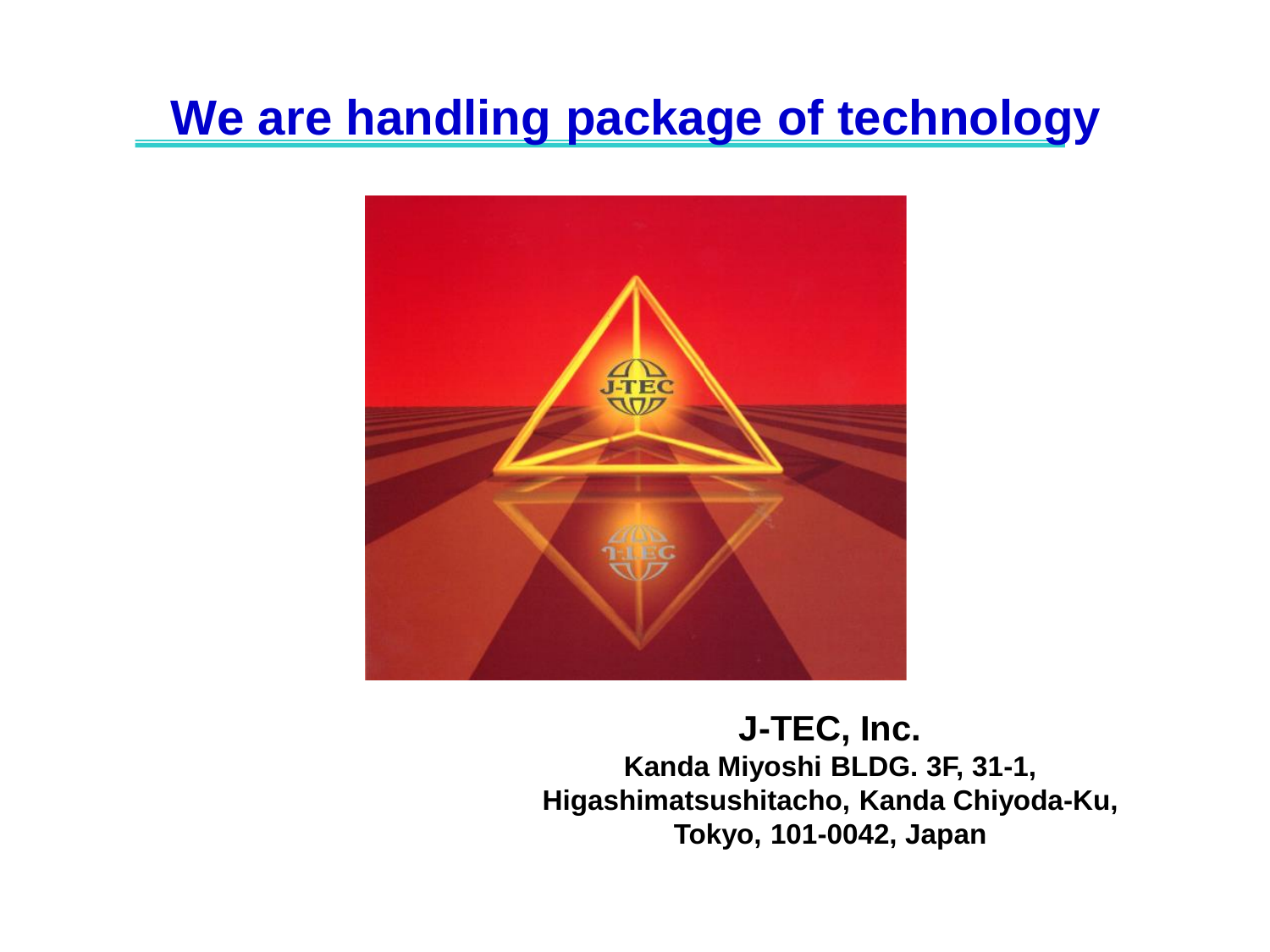# **COMPANY PROFILE**



| Establishment       |                                                                                                     | April 20, 1989 (Founded by Hiroshi Kato)                                   |
|---------------------|-----------------------------------------------------------------------------------------------------|----------------------------------------------------------------------------|
| Capital             | Yen 34,000,000                                                                                      |                                                                            |
| <b>Directors</b>    | Kenji Ishimoto<br>Mikio Imokawa<br>Sanae Kato<br>Toshiichi Furukawa<br>Toru Degawa<br>Nobuyuki Kato | -President<br>-Director<br>-Director<br>-Director<br>-Director<br>-Auditor |
| <b>Stockholders</b> | Sanae Kato<br>Kenji Ishimoto<br><b>Union Carbon</b><br>Others                                       |                                                                            |
| <b>Bankers</b>      | Mizuho Bank<br>Risona Bank<br>Asahi Shinkin Bank                                                    |                                                                            |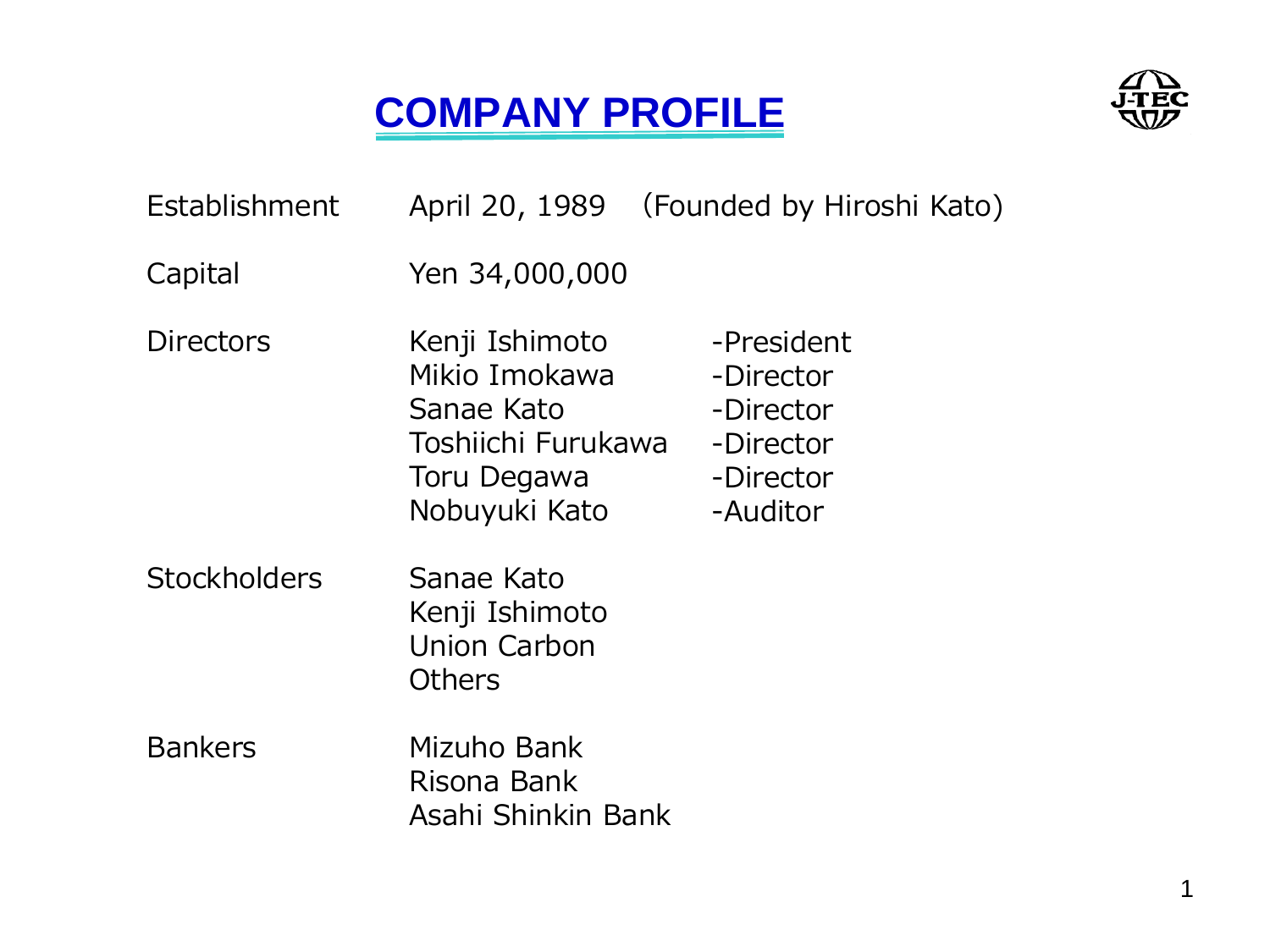

# **HISTORY of J-TEC. Inc.**

| 1989 | -Establishment at place of Kanda Kitanorimonocho     |  |  |
|------|------------------------------------------------------|--|--|
|      | -Distributorship for AMEPA                           |  |  |
| 1995 | -Sales consultant for INTERSTOP (overseas)           |  |  |
| 1996 | -Agency for INTERSTOP (domestic)                     |  |  |
| 1997 | -Increase of capital to Yen34,000,000                |  |  |
| 1998 | -Investment in SANGHO MULSAN (Korea)                 |  |  |
| 1999 | -A member of Tokyo Chamber of Commerce and Industry  |  |  |
| 2003 | -Sales of AMEPA/F.BLOCK products in Japan            |  |  |
| 2006 | -Office relocation to Kanda Higashimatushitacho 31-1 |  |  |
| 2008 | -Agency of ARCK SENSOR                               |  |  |
| 2010 | -Agency of RHI GLAS                                  |  |  |
| 2010 | -Agency of SENSOLUTE                                 |  |  |
| 2011 | -Agency of PROCESS METRIX                            |  |  |
| 2013 | -Agency of HORN GLASS                                |  |  |
| 2014 | -Collaboration with Lismontagens(Port.)              |  |  |
| 2016 | -Agency of KFS(UK)                                   |  |  |
| 2017 | -Agency of RHI-Magnesita (RHI and Magnesita merged)  |  |  |
| 2018 | -Agency of REFEL(Italy)                              |  |  |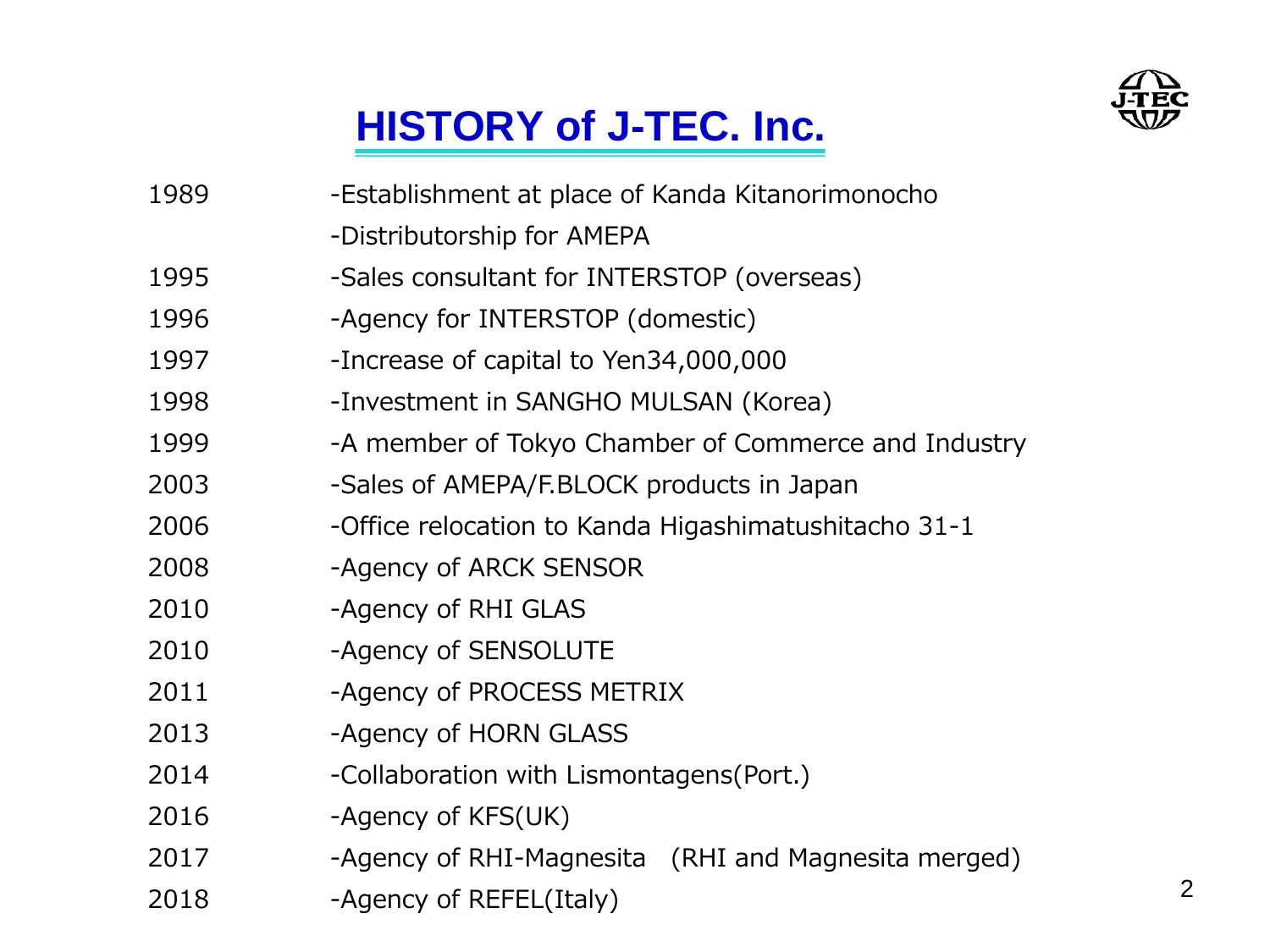# **BUSINESS ACTIVITIES**





## **1. Import Sales for iron & steel industry**

- -Electromagnetic Slag Detectoin (ESD, AMEPA)
- -Thermographic Slag Detection (TSD, AMEPA)
- -Capacitive Flow Meter (CFM, AMEPA)
- -Oil Film Measurement (OFM,AMEPA)
- -Surface Roughness Measurement (SRM, AMEPA)
- -Slide Gate (INTERSTOP, Stopinc)
- -Pin Hole Detector (CHEPHEE, Arck Sensor)
- -Position Sensor & Infrared Beacon for Crane (SIRRAH, BMU, Arck Sensor)
- -Refractory Materials for the Glass Industry (RHI Glas)
- -Micro Vibration Sensor (Sensolute)
- -Laser Contouing System (Process Metrix)

## **2. Export Sales**

- -Carbon & Graphite materials
- -Machineries
- -Induction furnace
- -Steel making equipments
- -Spare parts for steel industry
- -Others

## **3. Technical Service & Consulting**

## **4. Slide Gate Systems for overseas (INTERSTOP)**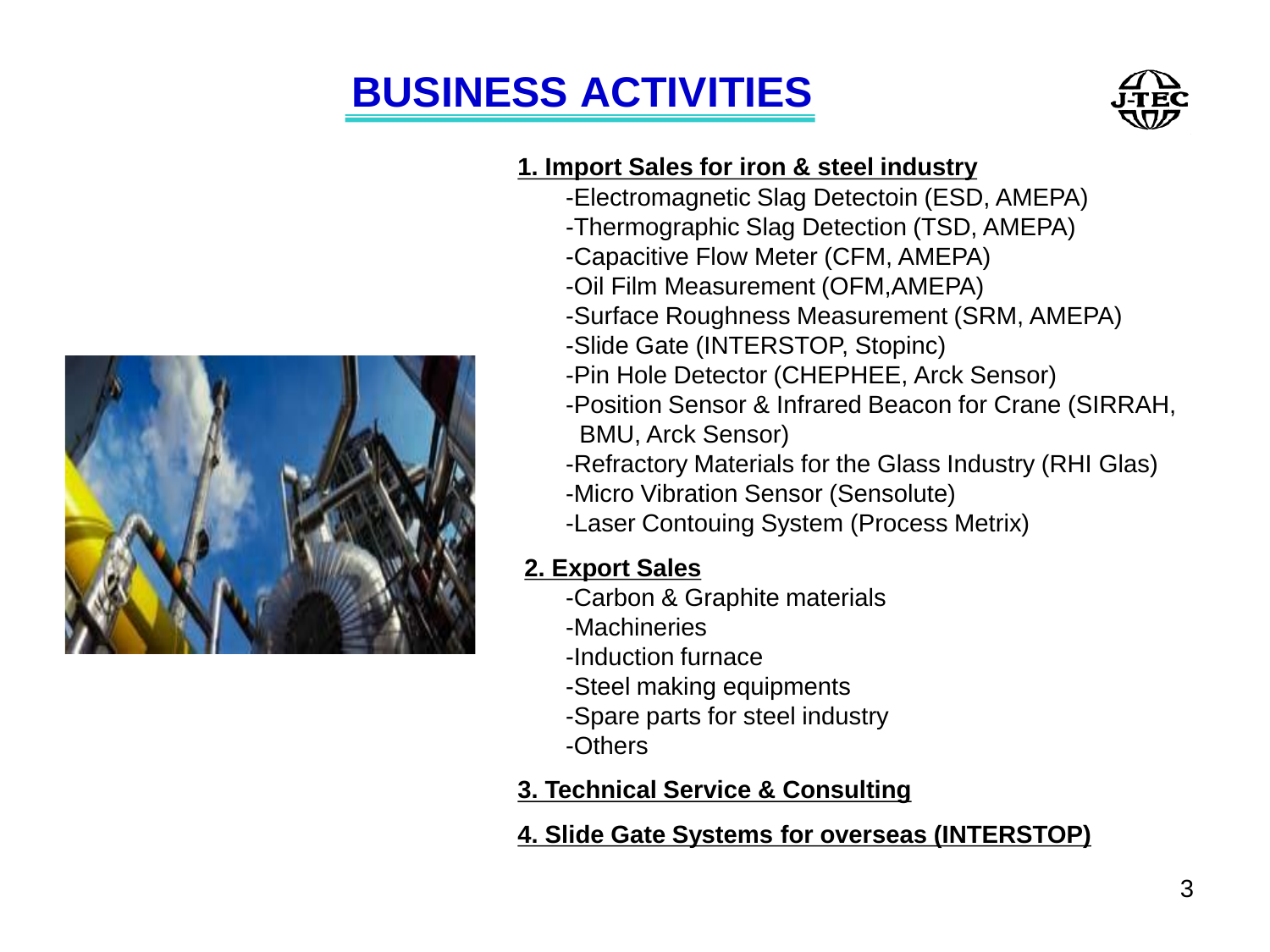# AMEPA (Germany) **ESD**:**Electromagnetic Slag Detection**





If steel of high quality has to be produced, the most important prerequisite is a slag-free pouring of steel. AMEPA is the worldwide market leader with its electromagnetic slag detection system ESD for ladles with more than 2000 vessels equipped with sensors.

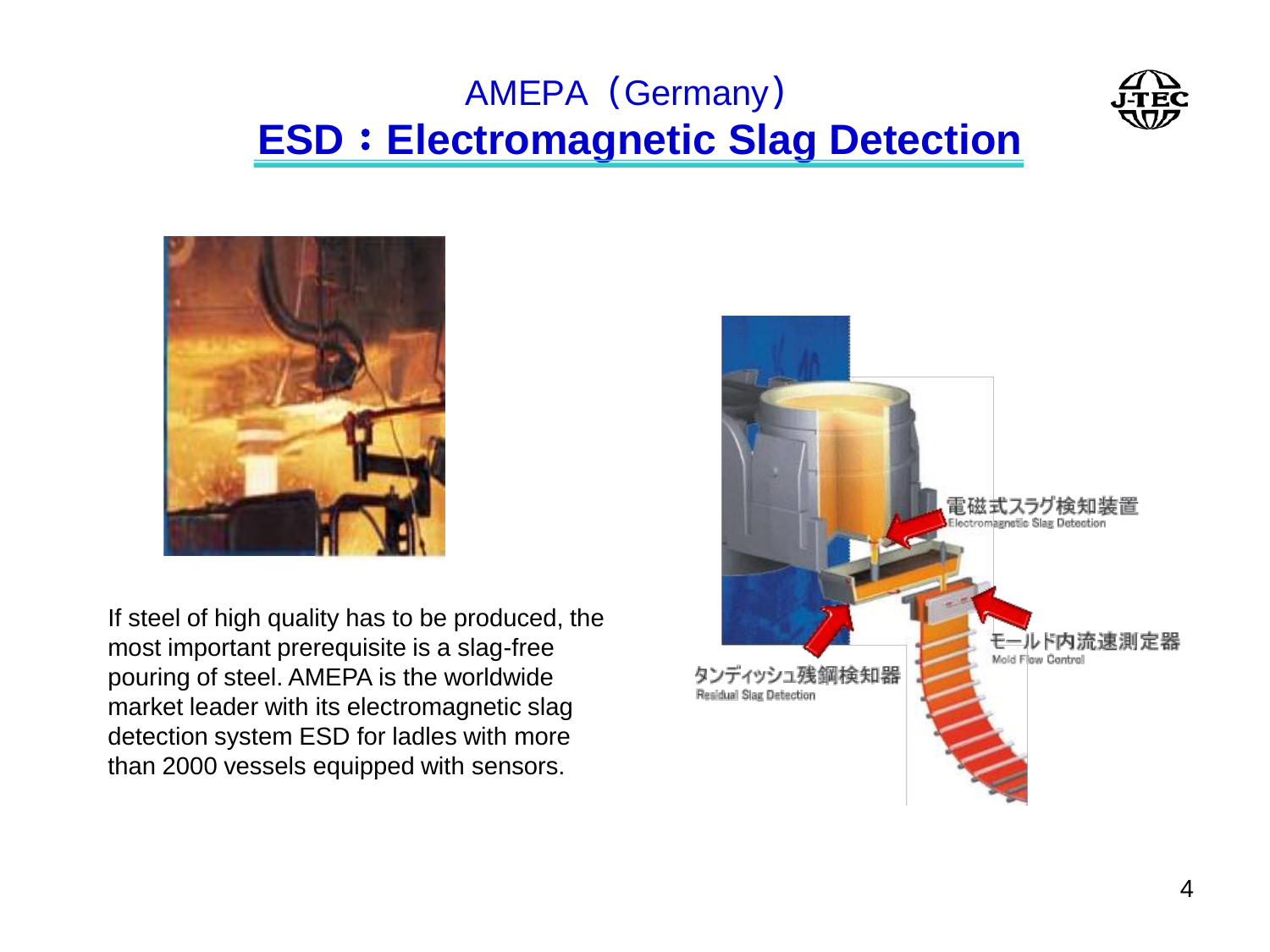# AMEPA (Germany) **TSD : Thermographic Slag Detection**





Since 1999, a new Thermographic Slag Detection system **TSD** is being operated successfully at converters. Here, the different emissivity of steel and slag is being analysed in the infrared range. This system does not need any sensors at or in the converter.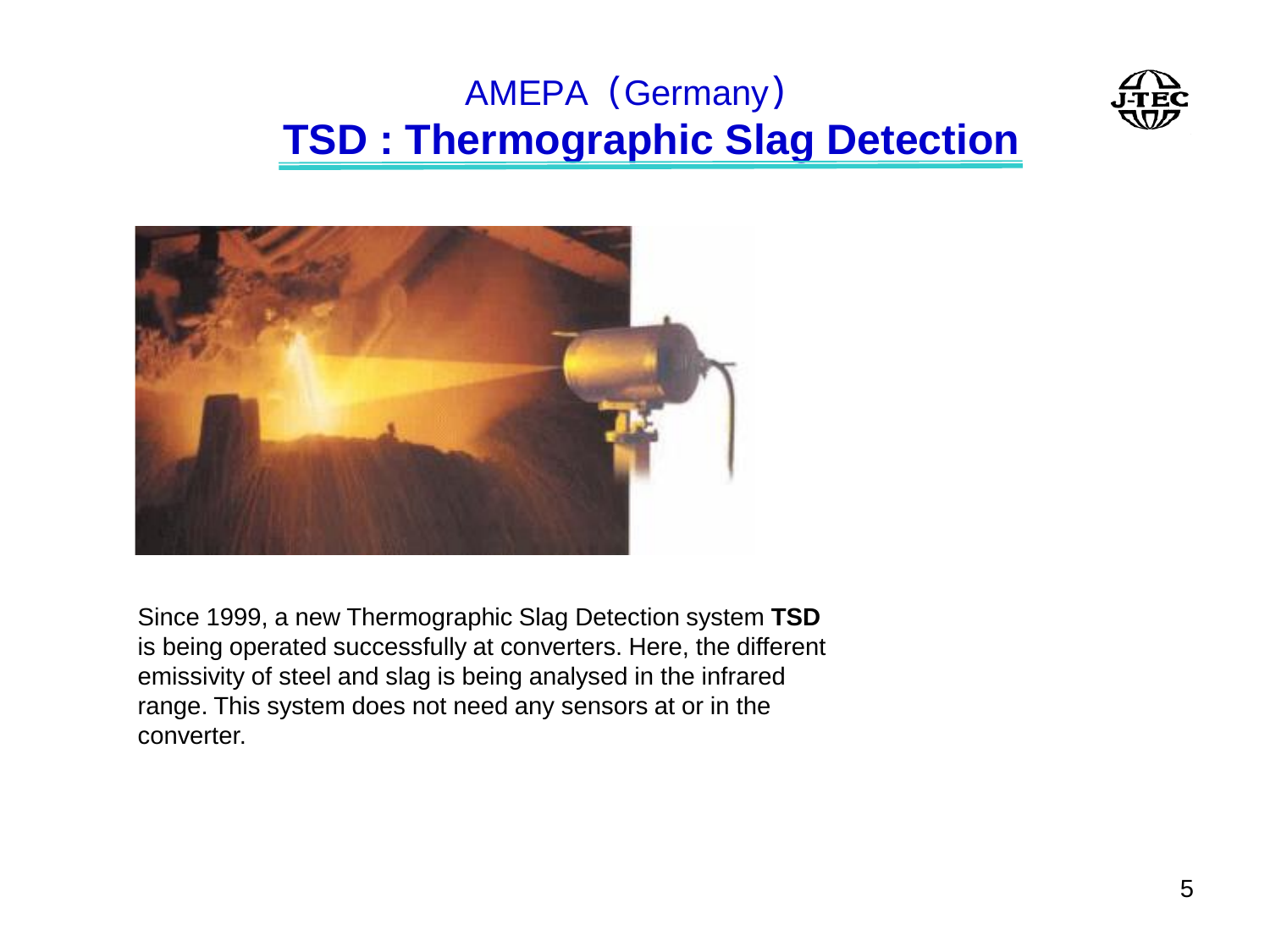# AMEPA (Germany) **CFM : Capacitive Flow Meter**





Pulverized Coal Injection (PCI) systems should assure small line-to-line deviations in order to maintain a 'healthy furnace'. Reality is often different; consequently optimal injection rates are not reached. The CFM flow meters are the first step towards optimal injection rates: measure the flow, control it, increase it to the optimum.



PCI plant with cycling injection hoppers & distributor



PCI plant with locking chamber & single distributor hopper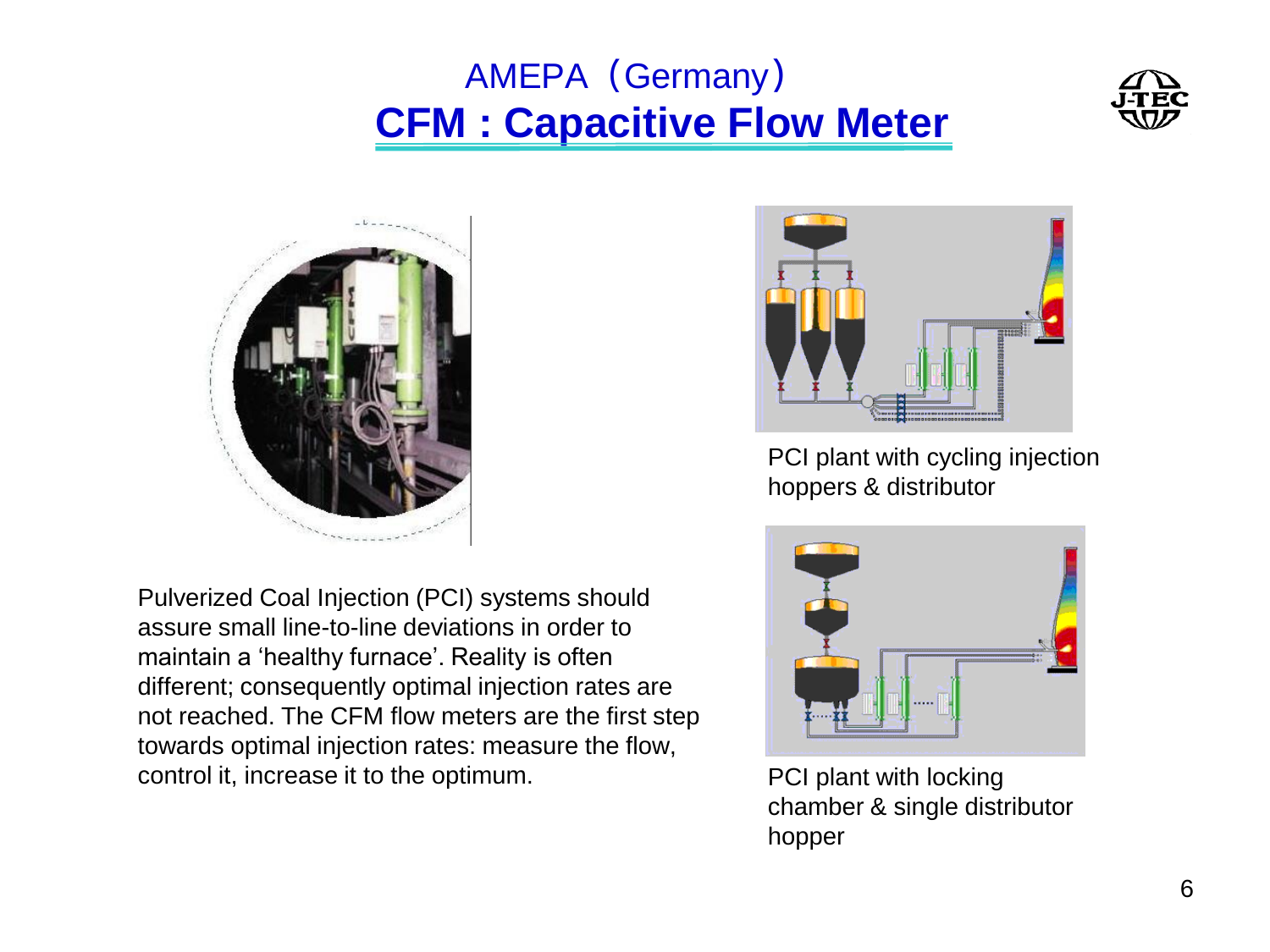## AMEPA (Germany) **OFM: Online Oil Film Measurement**



Improper oil film layer distribution or even dry stripes on a metal strip creates problems in the forming process. Therefore an online measuring system is needed for the supervision. The AMEPA OFM system is the first system enabling online oil film measurement and automatic classification of the strip.

## AMEPA (Germany) **SRM: Online Surface Roughness Measurement**



Surface roughness of cold rolled sheets is an important parameter for the finishing process. Up to now, online roughness measurement was only possible with systems measuring in rolling direction. AMEPA developed a new optical system enabling a measurement under 45° or 90° - as stipulated by SEP 1940 and DIN EN ISO 4287/4288 - for all kinds of textures.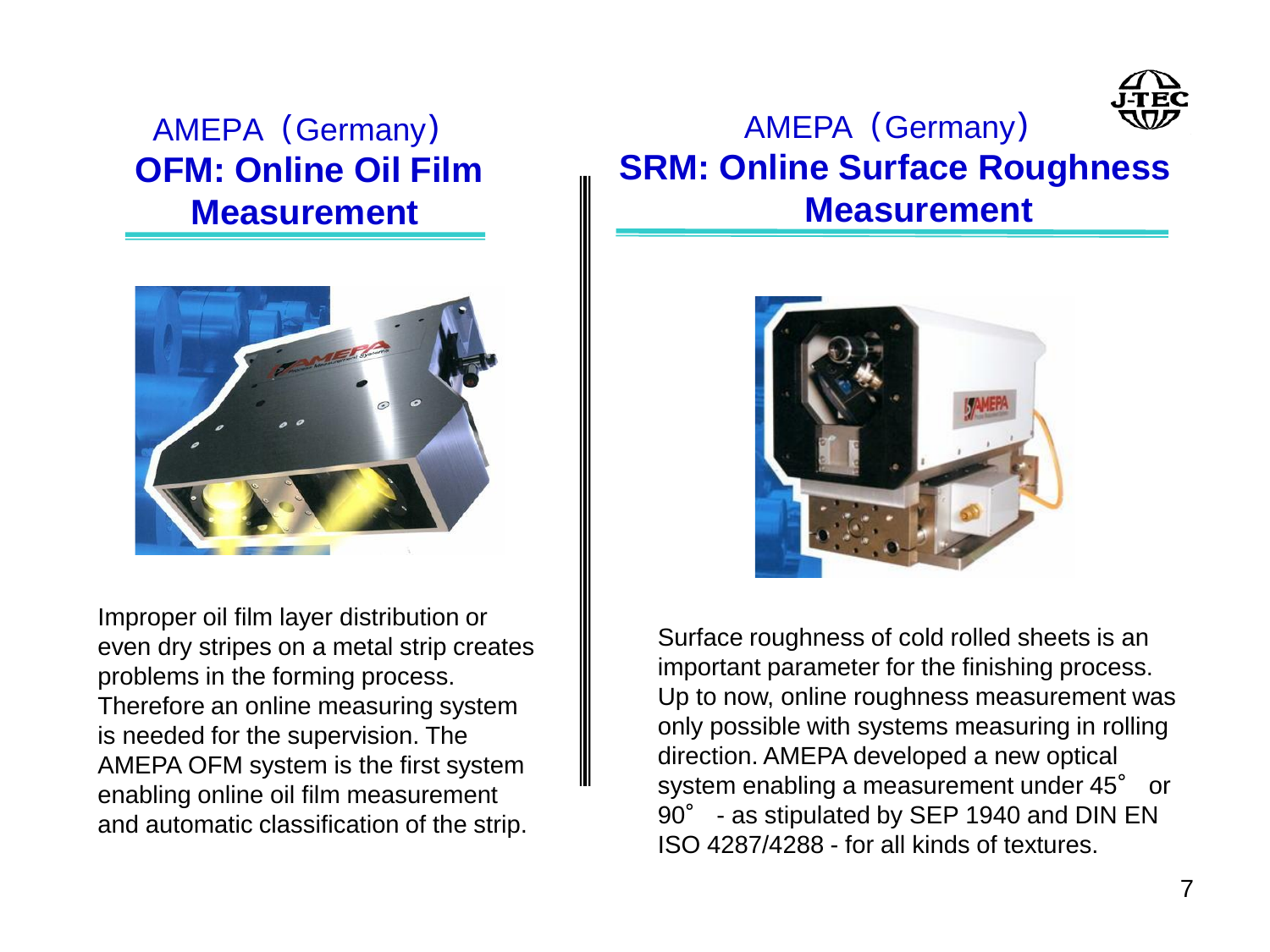# PROCESS METRIX (USA) **LCS: Laser Contouring System**





**Features**



- 1.The patented laser tracking system automatically locates cart position for each setup using three reflectors.
- 2.Fast range measurement head (8,000 samples/second) Fast data analysis (1-3s)
- 3.Measurement time : 6 min. 4-5 scans

### 【**Mobile Cart Type**】 【**Fixed Head Type**】

- 1. Three ways to determine ladle position. -Ladle lip ring, tags, ladle stand
- 2. Fast range measurement head (8,000 samples/second) Fast data analysis (1-3s)
- 3. Water-cooled measurement head, pneumatically actuated door for high heat load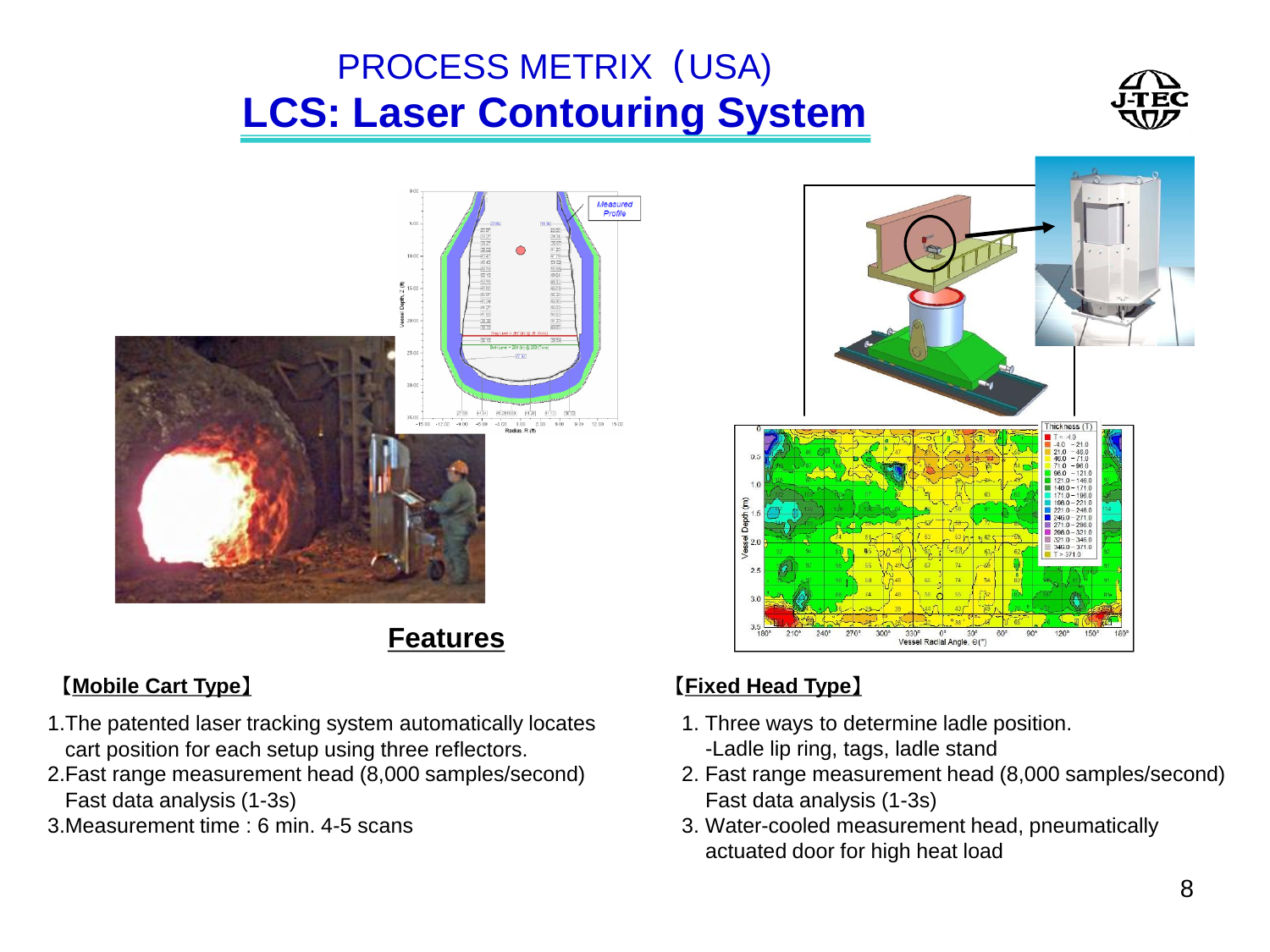## Arck Sensor (France) **Pin Hole Detector**



The stretching process of the sheet metal can induce a lack of homogeneity of the metal structure and form pin-holes.The most critical defects are very small holes called "pin hole" existing on strip dedicated to food and liquid packaging. These holes can not be detected visually.In order to detect those defects, we propose an automatic detector using the "dark room" principle.

Please refer to our sensor solution named "**Pinhole detection**" for the description of working principles

## Arck Sensor (France) **Position Sensor & Infrared Beacon for Crane**



Products of SIRRAH range enable measurement of sway of the container during its handling with a Ship-to-Shore crane.Sway movement measurement is made by a SIRRAH sensor which evaluates angles of a beacon located on the spreader. SI19 SIRRAH sensor positioned downwards, is vertically situated in the trolley and the beacon is located upwards on the spreader. An associated computer or PLC (not provided) can regulate the swaying movement